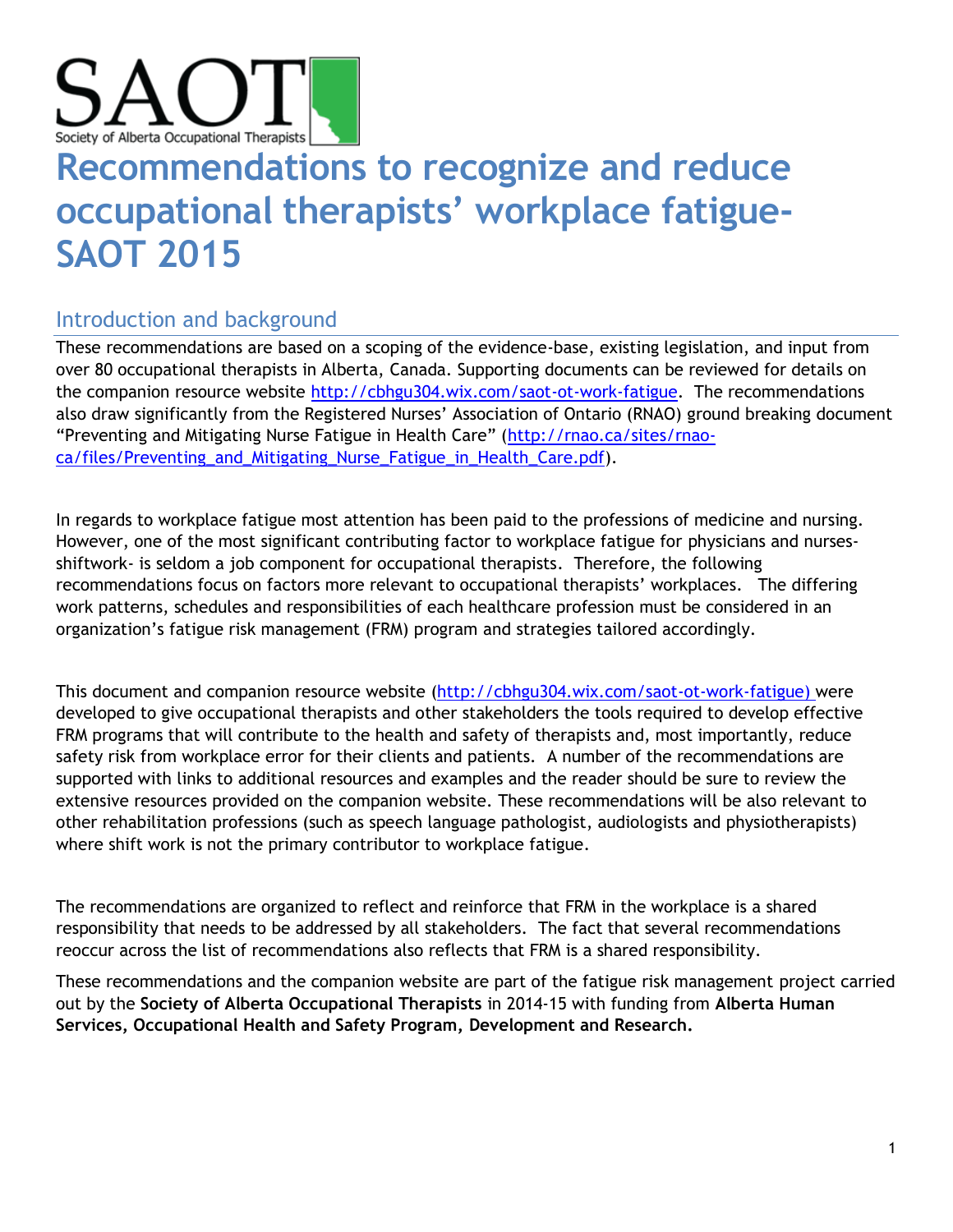### **Recommendations to recognize and reduce occupational therapists' workplace fatigue**

#### Recommendation 1: Government actions

Provincial and national levels of government should recognize and address fatigue risk management (FRM) in occupational therapists' and other healthcare professionals' workplace. Specifically funding should be made available for:

- fatigue in the workplace awareness campaigns;
- the Canadian Institute of Health Research (CIHR) and similar government funded agencies to target fatigue risk prevention, reduction and management studies;
- developing and regulating workplace environments such that restorative break areas, acoustic controls and ambient lighting based on research evidence are identified standards in the National Building Code of Canada and other standards that govern healthcare facility construction;
- working with occupational therapy associations and regulatory bodies (such as the Canadian Association of Occupational Therapists, the Alberta College of Occupational Therapists and the Society of Alberta Occupational Therapists) to develop guidelines for appropriate, safe therapistpatient/client ratio;
- training sufficient occupational therapists to prevent staffing shortages and over-burdening of existing therapists;
- sufficient economic and human resources within the work environment to prevent and mitigate fatigue; and
- supporting mandatory education for occupational therapists, educators and decision-makers about the causes of workplace fatigue and its negative impacts on patients/clients, therapists and organizations.

## Recommendation 2: Education

Occupational therapists are life-long learners and there are opportunities to provide education to raise awareness about workplace fatigue at both the student and the post-qualification level.

Additionally, recognising the FRM is a shared responsibility, educational activities developed within the profession of occupational therapy should also have the goal of raising awareness of other non-occupational therapist stakeholders and decision-makers. For example, the companion website to these recommendations [\(http://cbhgu304.wix.com/saot-ot-work-fatigue\)](http://cbhgu304.wix.com/saot-ot-work-fatigue) was developed by occupational therapists for occupational therapists but it also includes extensive resources that can be used to educate non-occupational therapy stakeholders (such as an organization's patient services director or an administrator with Alberta Health Services) about FRM in the occupational therapy workplace. For more details about the shared responsibility of FRM see the companion website page "What is Workplace Fatigue?"

- Both university occupational therapy student training program and employers' occupational health and safety educational programs should include formal and informal education sessions that address:
	- o recognizing and preventing fatigue;
	- o the factors that contribute to fatigue;
	- $\circ$  the implications of occupational therapists' fatigue on patient safety, student and/or therapists' well-being, and on organizational well-being;
	- o sleep hygiene; and
	- $\circ$  how to use fatigue self-assessment tool to identify risk and measure outcomes on interventions.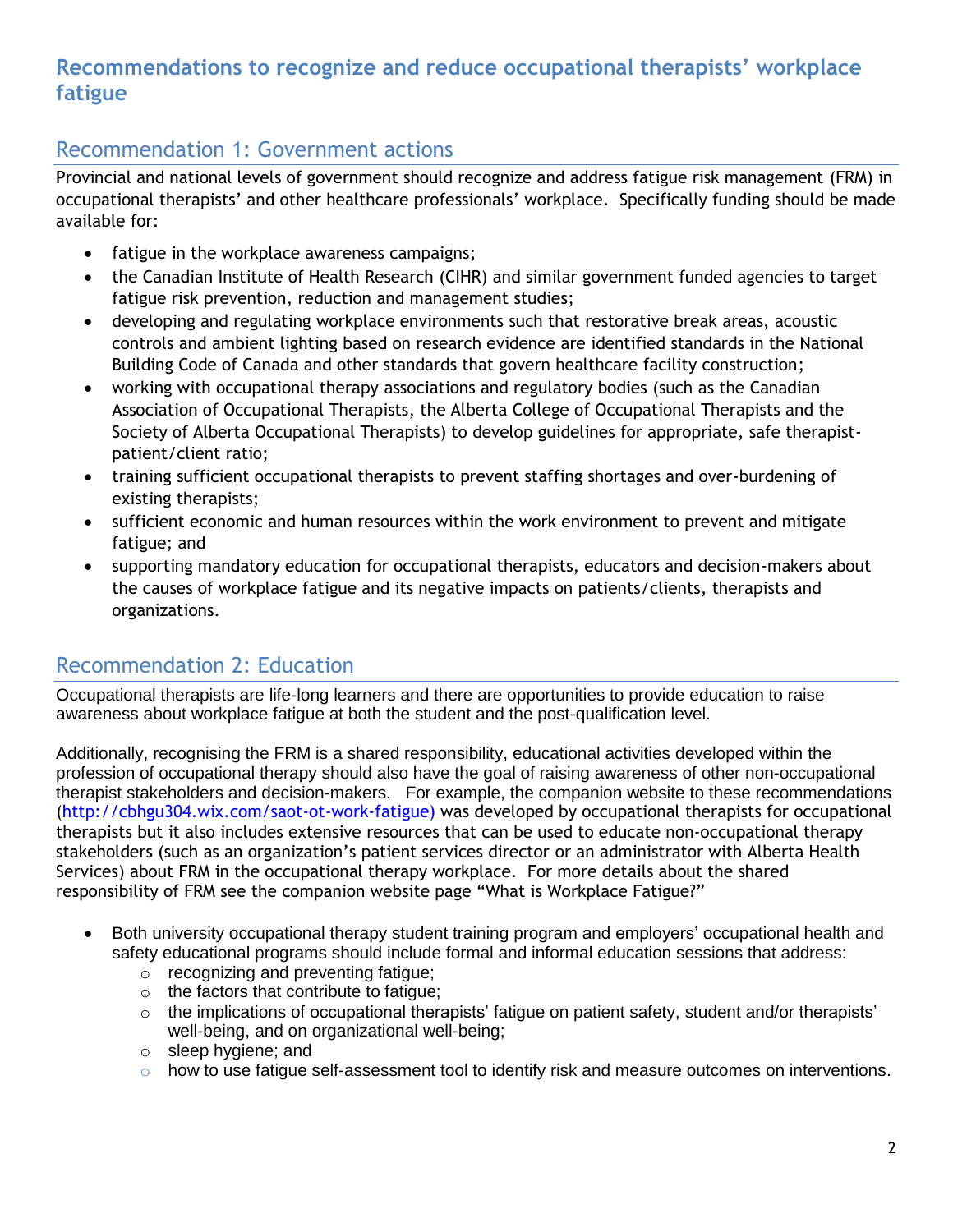- University programs should address the issue of both student and working therapist fatigue in the curriculum by:
	- $\circ$  incorporating curriculum content, policy, and post-qualification training related to fatigue selfassessment and management for students, preceptors, professors and other educators; and
	- $\circ$  establishing audit and evaluation practices that feed back into the process to determine if student and faculty fatigue in the academic and practice placement setting has been reduced.
- To clearly educate new students and employees that the organization does not support a culture of overwork but rather seeks to identify and address workplace fatigue issues both workplace employers and university programs should:
	- $\circ$  incorporate information regarding fatigue prevention and recognition strategies into orientation programs for staff, students and preceptors;
	- o enhance leadership courses to address issues related to fatigue; and
	- $\circ$  promote research to assist health-care organizations in implementing and evaluating strategies to address fatigue.

## Recommendation 3: Accreditation

Accreditation agencies play an important role in influencing workplace practice and development of organizational policies and procedures. Accreditation bodies should develop and implement standards in the accreditation process that address both patient, occupational therapist and occupational therapy student safety and incorporate the recommendations contained in this guideline. For example University programs to train occupational therapists in Canada are accredited by the Canadian Association of Occupational Therapists (CAOT). CAOT should include student fatigue risk identification and management as one of the criteria for accreditation. Addressing fatigue in the students' workplace, the university setting, fosters awareness and strategies that can carry forward into professional practice. Additionally, students who are knowledgeable about workplace fatigue can serve as ambassadors to raise awareness of the practicing therapists and teams they work with during practice placements.

#### Recommendation 4: Research

Researchers can play an important role in building the evidence-base for informed, responsible decisionmaking. Specific actions should include:

- researchers, in partnerships with governments, professional associations, regulatory bodies, unions, health-service organizations and educational institutions, carrying out studies regarding the relationship between the factors that influence fatigue in the occupational therapy workplace, occupational therapist health, and patient safety. Areas of particular attention include role ambiguity, organizational cultures of over-work, decision making control, sleep deficiency, resource limitation, and physiologically fatiguing workplace environments;
- $\bullet$  targeting high need areas for research into FRM to address the existing gaps in knowledge (ie most workplace fatigue research currently focuses on hours of work and shift patterns, and these are not a priority concern occupational therapists and other rehabilitation professionals);
- research to gather sound epidemiological data (prevalence and incidence of fatigue based on gender, marital status, lifestyle, age, type and site of employment, years of experience) upon which to base intervention studies;
- the development of outcome measures of relevance to occupational therapy workers;
- research into the efficacy of programs to determine, assess and mitigate fatigue in health-care settings, and
- efficacy studies of knowledge translation strategies to raise awareness of fatigue in the occupational therapy profession and to determine factors influencing knowledge-to-action in the clinical setting.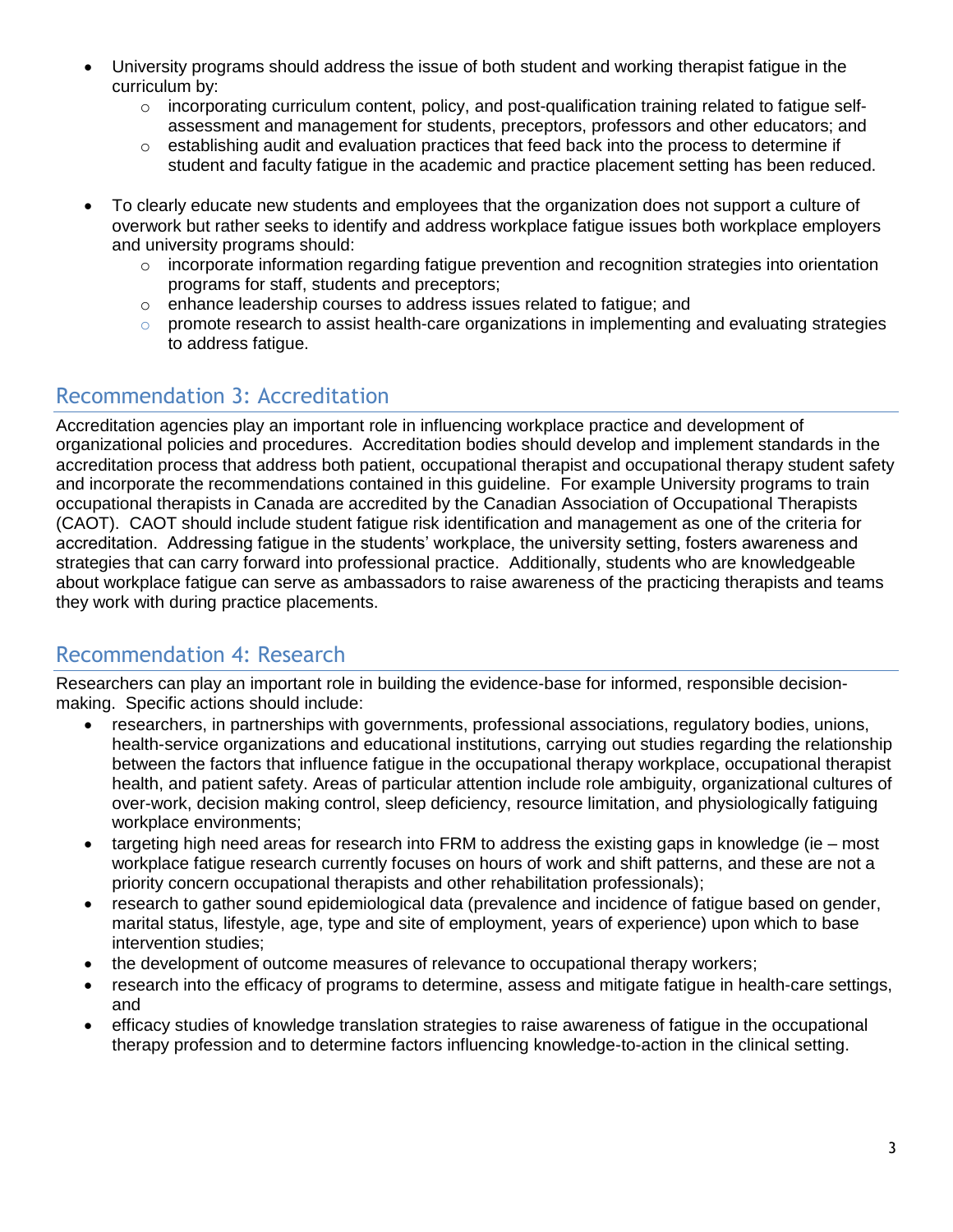#### Recommendation 5: Regulatory

Regulatory bodies can assist therapists and their employers to recognize how legislation governing the practice of occupational therapy and supporting documents such as the *Essential Competencies of Practice for Occupational Therapists in Canada* [http://www.coto.org/pdf/Essent\\_Comp\\_04.pdf](http://www.coto.org/pdf/Essent_Comp_04.pdf) align with attending to workplace fatigue as an essential responsibility of professional practice.

For example, in the *Essential Competencies* Unit 1: Assumes Professional Responsibility it states: *"Occupational therapists assume professional responsibility for safe, ethical and effective practice. 1.2 Practices within scope of professional and personal limitations and abilities* (pg 12).

This means therapists should not practice when fatigued as fatigue is known to interfere with cognitive, emotional and physical abilities thus impacting safe effective practice.

Further, Unit 7: Manages Own Professional Work states the competent therapist should:

*7.3 Contributes to a practice environment that supports client-centered occupational therapy service, which is safe, ethical and effective.*

*7.4 Demonstrates commitment for client and provider safety*

*E.1 Demonstrates commitment for safety* (page 14).

Fatigue clearly interferes with safety and must be addressed in a transparent and constructive fashion such that therapists are not fearful of reporting concerns related to their own or others' fatigue. Fatigue management is a professional responsibility that cannot be abdicated because of peer or employer pressure.

The provincial regulatory body in Alberta, Alberta College of Occupational Therapists (ACOT), also sets out *Standards of Practice* that must be met to demonstrate competence to practice [http://www.acot.ca/files/Standards\\_of\\_Practice.pdf](http://www.acot.ca/files/Standards_of_Practice.pdf) . A number of these standards also relate to the need to address workplace fatigue.

For example:

*1.4 Be responsible for the occupational therapy services provided by oneself and demonstrate accountability for services provided by other personnel who are under the therapist's supervision 9.2 Demonstrate safe work practices by identifying potential risks and minimizing those risks in the practice setting*

Specific measures that regulatory bodies can take to promote practices that result in preventing and mitigating occupational therapists' and other health-care professionals' workplace fatigue include:

- professional associations and unions should collaborate, advocate for and promote a workplace culture that recognizes the impact of fatigue on both patient safety and therapists' overall health and wellbeing;
- regulatory bodies should develop standards of practice that recognize the impact of fatigue on patient safety and therapists' overall health and well-being;
- professional associations, regulatory bodies and unions should collaborate to promote therapist and decision-maker education regarding therapists' professional responsibility for managing personal fatigue and mitigating the impact of fatigue on safe, quality patient care; and
- regulatory bodies should set practice standards and guidelines applicable to occupational therapists and their employers to ensure practice environments that prevent, or reduce the risk for, fatigue.

## Recommendation 6: Professional Bodies

Similar to unions, professional bodies (like SAOT and CAOT) can provide therapists with a collective voice around important issues like workplace fatigue. Therapists who experience chronic workplace fatigue are often least able to advocate and should not be expected to assume predominantly personal responsibility for issues that, in actuality, are most often systemic and multifaceted in nature. For example, while a therapist may have 'work addiction' habits, the employer also has a responsibility to create a workplace culture that does not allow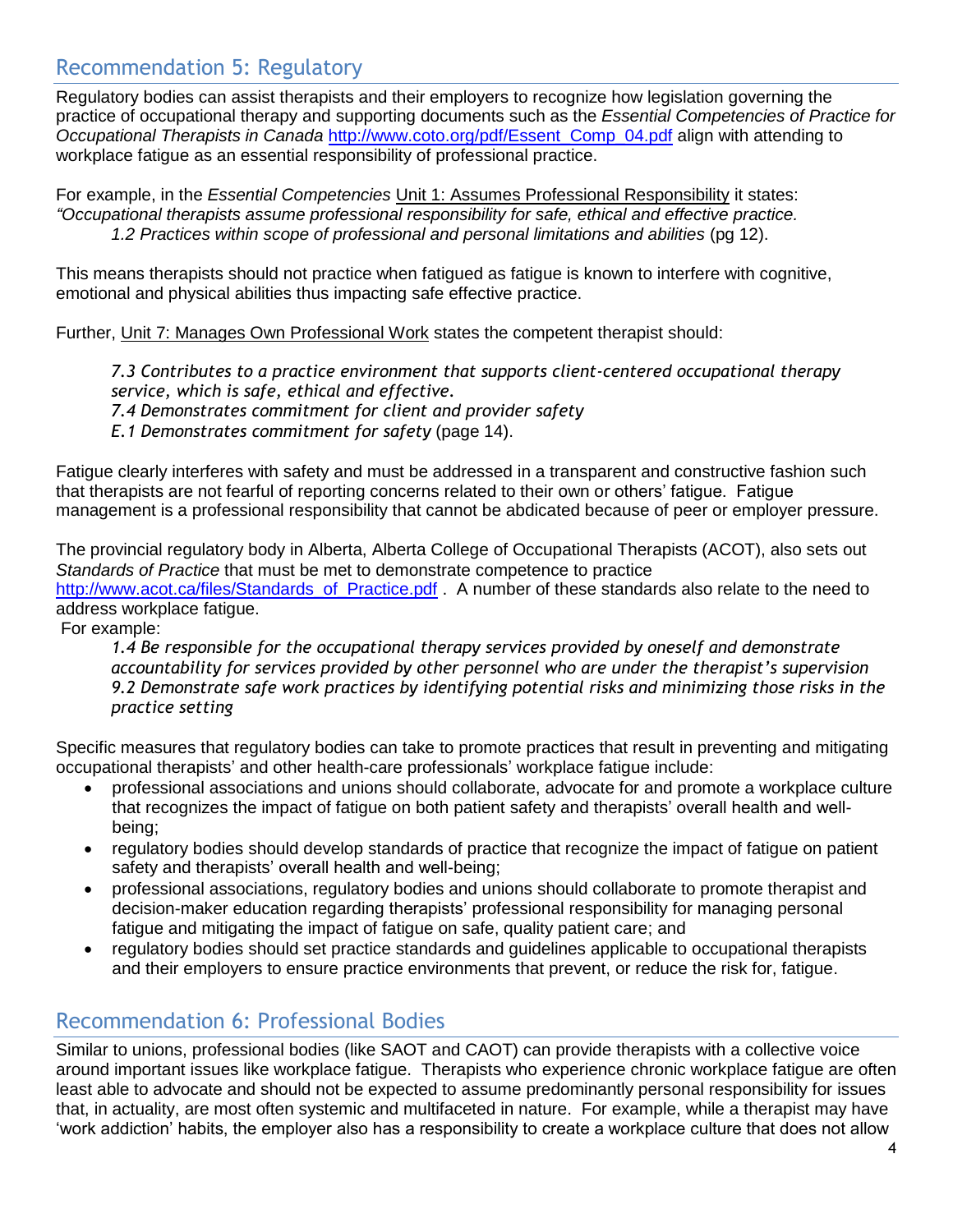this to flourish or be rewarded. Professional bodies can provide educational resources to help therapists raise awareness in their workplace.

- Professional associations (like the Society of Alberta Occupational Therapists- SAOT <http://www.saot.ca/>), regulatory bodies, university programs and unions (such as the Health Sciences Association of Alberta - [http://www.hsaa.ca/,](http://www.hsaa.ca/) the Alberta Workers' Health Centre Consultants for Change Program<http://www.workershealthcentre.ca/default.asp?mode=webpage&id=398> , The Canadian Union of Public Employees<http://cupe.ca/overwork> , and the French language Association for Health and Safety in the workplace (Association pour la santé et la sécurité au travail) <http://www.asstsas.qc.ca/> ) should work together to advocate for safe work environments with established FRM programs and FRM committees that include occupational therapist members.
- Professional associations should support research targeting the gaps relevant to occupational therapists in workplace fatigue research.
- In collaboration with other stakeholders professional bodies should provide educational opportunities for occupational therapists to learn about:
	- $\circ$  the professional obligation therapists have to recognize and address their own fatigue in the workplace as well as that of co-workers;
	- o the significance of fatigue in their workplace;
	- o sources and content of workplace fatigue evidence-based literature;
	- o how to recognize risk factors;
	- o how to assess personal levels of fatigue;
	- o existing standardized tools for fatigue assessment;
	- o skills to advocate for change within the workplace, and
	- $\circ$  strategies to reduce personal and organizational risk of workplace fatigue.

Note: The companion website for this document<http://cbhgu304.wix.com/saot-ot-work-fatigue> was developed to provide this type of educational resource in an accessible, interactive and multi-component manner.

#### Recommendation 7: Employee Associations & Unions

Unions and associations (such as the Health Sciences Association of Alberta - [http://www.hsaa.ca/,](http://www.hsaa.ca/) the Alberta Workers' Health Centre Consultants for Change Program

<http://www.workershealthcentre.ca/default.asp?mode=webpage&id=398> , The Canadian Union of Public Employees<http://cupe.ca/overwork> and [www.cupe.ca/updir/stress\\_guideline.pdf](http://www.cupe.ca/updir/stress_guideline.pdf) , and the French language Association for Health and Safety in the workplace (Association pour la santé et la sécurité au travail) <http://www.asstsas.qc.ca/>), professional associations (like the Society of Alberta Occupational Therapists-SAOT,<http://www.saot.ca/> ), regulatory bodies, and university programs should work together to advocate for safe work environments with established FRM programs and FRM committees that include occupational therapist members.

Specific recommendations include:

- Unions, working together with other stakeholders, should develop resource materials (such as podcasts and brochures) to help therapists understand their right to a safe work environment and what to do when they identify unsafe conditions. The US Centre for Disease Control podcast – Working with Stress" is an example of creating accessible multi-format education <http://www.cdc.gov/niosh/docs/video/stress1.html> ).
- Unions, professional associations and regulatory bodies should encourage therapists and organizations to identify, document and collaboratively address unsafe staffing conditions and other fatigue risk factors- particularly those that may be overlooked as they are not related to the shiftwork and hours of work issues most common to nurses and physicians. Examples of fatigue assessment tools can be found on this document's companion website [http://cbhgu304.wix.com/saot-ot-work-fatigue.](http://cbhgu304.wix.com/saot-ot-work-fatigue)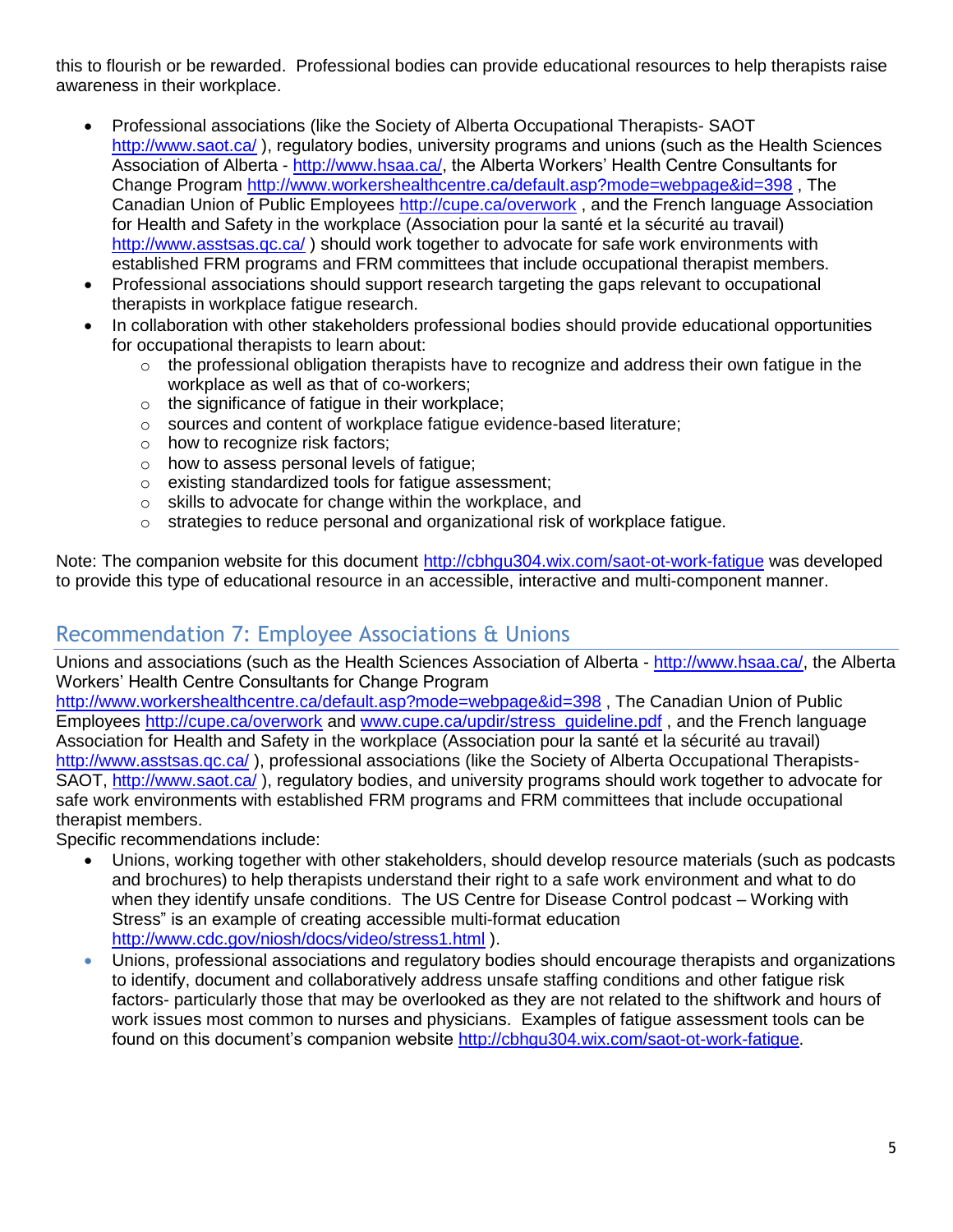## Recommendation 8: Employers and managers

Employers and organizations have a legal responsibility to provide a safe and healthy workplace for employees (see item 17- "Legislation" on the "What is Fatigue" page of the companion website [http://cbhgu304.wix.com/saot-ot-work-fatigue.](http://cbhgu304.wix.com/saot-ot-work-fatigue)) Aspects of this section are also relevant to the increasing number of occupational therapists who are self-employed in **private practice settings**.

Specific recommendations to assist managers and employers to address workplace fatigue and meet their legal obligations include:

- promoting a culture that recognizes occupational therapist fatigue as a risk to the safety of patients/clients, therapist and others. For example a fatigued therapist may be involved in a car accident that causes injury to others on her way home from work.
- developing and implementing comprehensive fatigue prevention and risk management programs that include:
	- o educating staff and leadership on fatigue risk management;
	- $\circ$  developing mechanisms to document fatigue and analyze its relationship to work load, job responsibilities, work environment and patient and staff outcomes;
	- $\circ$  providing fatigue assessment strategies through orientation and other professional development opportunities; and
	- $\circ$  support services, such as wellness initiatives and Employee Assistance Programs, to assist with contributors to fatigue;
- developing organizational processes to plan, implement and evaluate staffing and workload practices that will create adequate staffing to mitigate therapist fatigue and ensure therapist and patient safety;
- monitoring and supporting individual therapists' awareness of, and adherence to, their professional accountability and responsibility for fatigue management.

## Recommendation 9: Occupational therapists

All therapists, assistants and students should:

- educate themselves about the contributing factors and consequences of workplace fatigue, how to recognize it and how to take action. The companion website to this document [\(http://cbhgu304.wix.com/saot-ot-work-fatigue\)](http://cbhgu304.wix.com/saot-ot-work-fatigue) provides resources for all of these goals.
- perform a self-assessment prior to starting and during a work shift to ensure their fitness to work and provide safe provision of care;
- ensure adequate recovery time prior to starting a shift;
- take entitled breaks and support colleagues to do the same;
- limit overtime hours worked;
- encourage their managers to develop FRM programs within the service and to lobby for occupational therapy membership in institutional level FRM programs.
- take responsibility for identifying and reporting unsafe conditions (e.g. fatigue) in accordance with professional practice standards and hospital policy, without fear of reprisal , and in collaboration with their line management and union/association representatives;
	- take responsibility for maintaining optimal personal health and well-being, including:
		- o participating in physical, creative and restorative activity outside the work setting;
			- o ensuring adequate nutritional intake;
			- o ensuring adequate rest and sleep between shifts.

#### Recommendation 10: Implementation

As evidenced by the preceding nine recommendations FRM in the occupational therapist's workplace is a shared responsibility- to have successful, sustained changes that can improve safety, wellbeing and productivity, buy-in from stakeholders is needed. Organizational and personal change is not easy and research tells us that buy-in from stakeholders is a necessary 1<sup>st</sup> step. For people to buy into change they